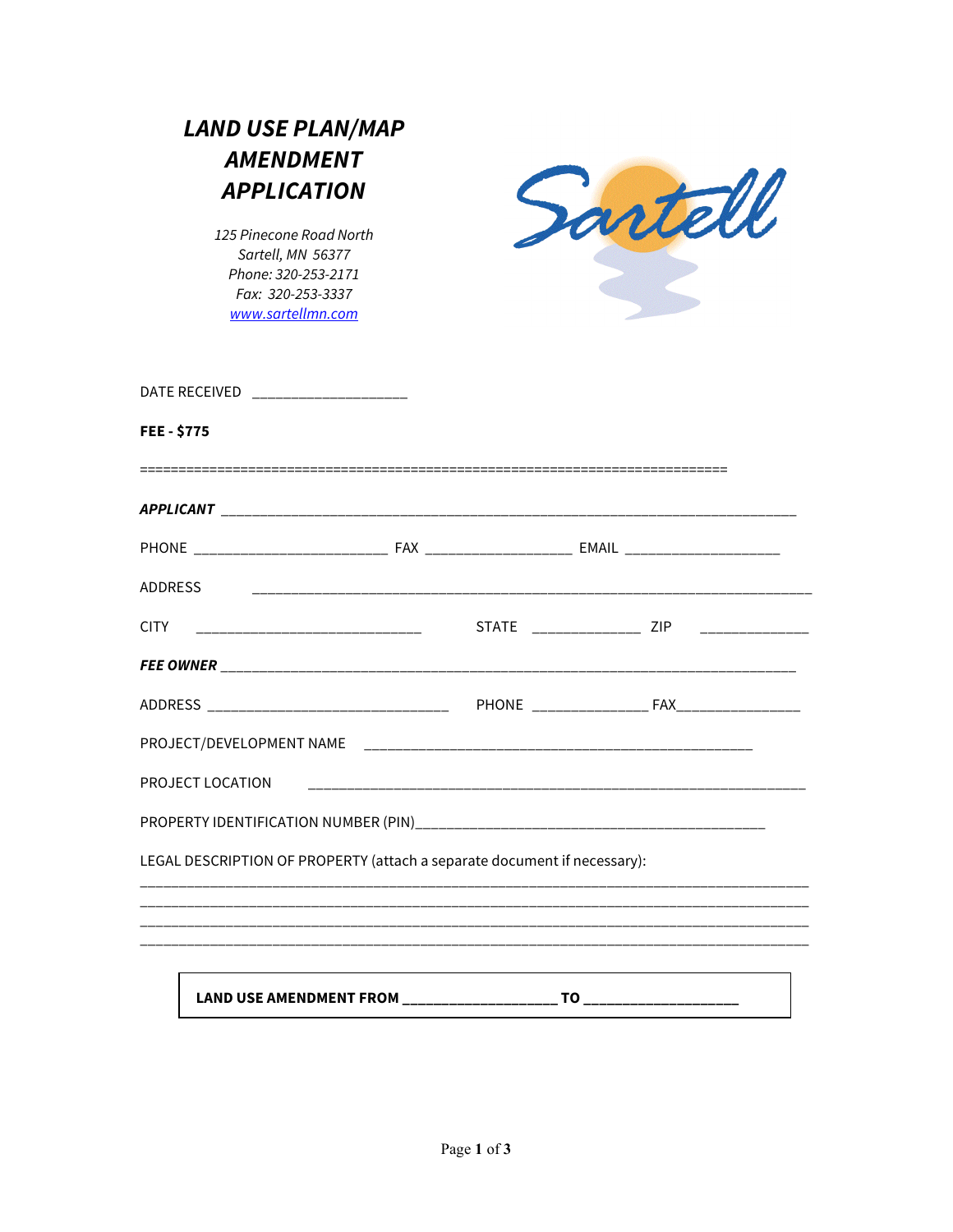## **SUBMITTAL MATERIAL**

Application for Land Use Amendment. The proper application form for a land use amendment shall be obtained from the City Planner or City Clerk. The application shall include the following:

- $\Box$  Legal Description of the property
- $\Box$  The present land use classification
- $\Box$  The proposed land use classification
- $\Box$  A written narrative explaining the justification for the amendment
	- $\Box$  A written narrative explaining the proposed use of the property. You may be required to submit a site plan with the following information:
		- 1. Property lines and dimensions
		- 2. Size, location, and use of all buildings
		- 3. Parking stalls and drive areas
		- 4. Points and widths of ingress and egress
		- 5. Recreation and other open space areas
		- 6. Facilities and uses of recreation areas

7. Landscaping features on the property (sod, seeded grass, trees, including species and size at time of planting, ornamental shrubs and bushes, including species and size at time of planting; flower gardens, landscape rock, patios, sidewalks, and other paved surfaces)

8. Property or use-related information as deemed necessary to evaluate the request

FOR YOUR INFORMATION: The Planning Commission is required to make a finding of fact based on information provided by the applicant and weighing other factors as listed below or by the City Planner. For example, the factors that may be considered for evaluation and consideration of this land use amendment are as follows:

\*The character and history of the use and of development in the surrounding area.

\*The comparable degree of noise, vibration, dust, odor, fumes, glare, or smoke detectable at the property line.

\*The comparative numbers and kinds of vehicular trips to the site.

\*The comparative amount and nature of outdoor storage, loading, and parking.

\*The comparative visual appearance.

\*The comparative hours of operation.

\*The comparative effect on existing vegetation.

\*The comparative effect on water drainage.

\*Other factors which tend to reduce conflicts of incompatibility with the character or needs of the area.